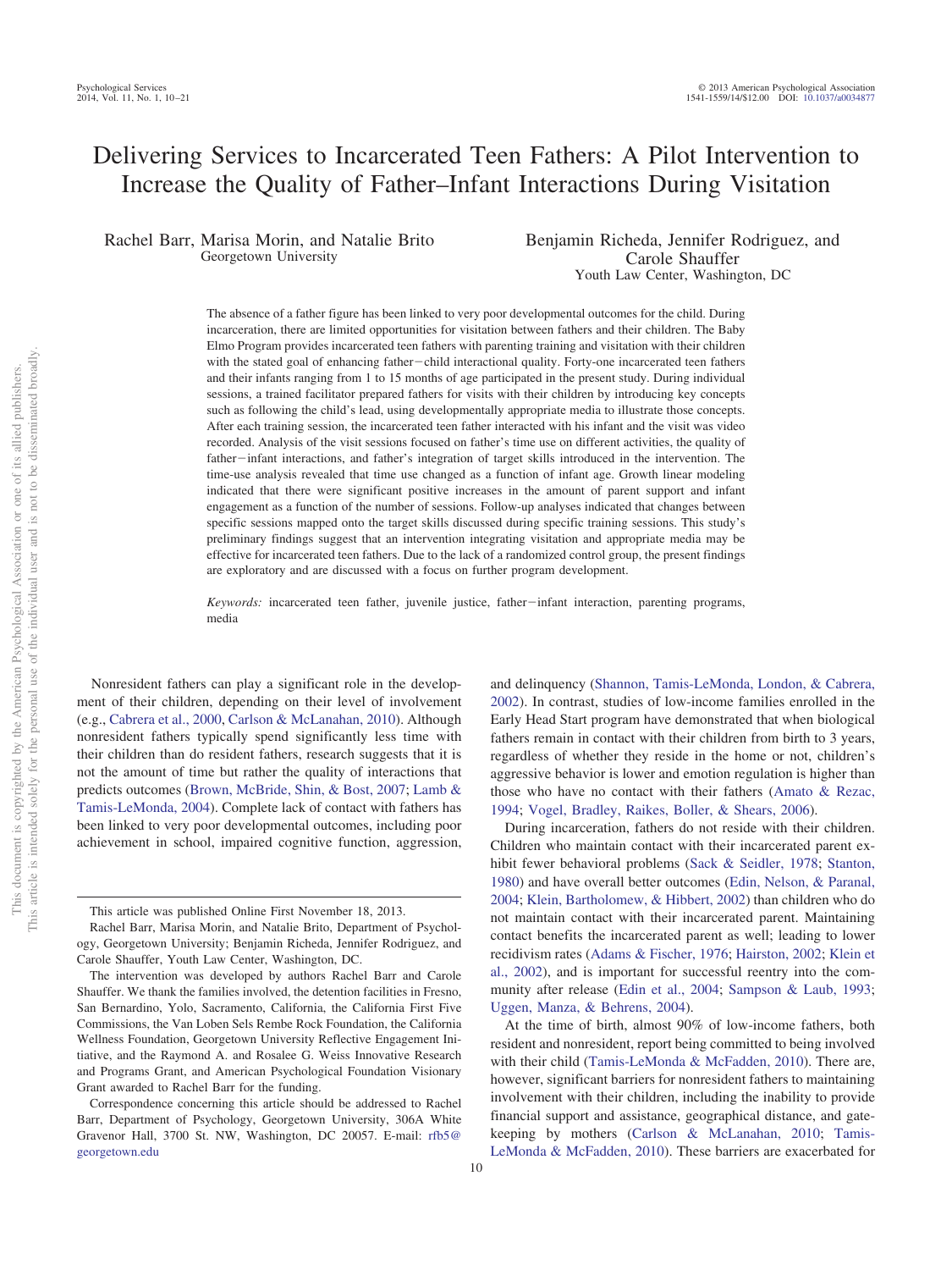incarcerated fathers [\(Gadsden & Rethemeyer, 2003\)](#page-10-7). Incarceration can dramatically change fathers' emotional investment in and level of involvement with their children [\(Braman & Wood, 2003\)](#page-10-8), affecting the maintenance of positive paternal identities [\(Dyer,](#page-10-9) [2005\)](#page-10-9). Additional risk factors associated with incarceration include increased rates of mental health difficulties, substance abuse, and poorer education and job prospects [\(Cassidy et al., 2010;](#page-10-10) [Western,](#page-11-7) [Schiraldi, & Ziedenberg, 2003\)](#page-11-7). Furthermore, children with incarcerated parents are highly vulnerable to maladjustment and more likely to be delinquent, use drugs, experience early pregnancy, drop out of school, and exhibit emotional problems than their peers whose parents are not incarcerated [\(Chung, 2011;](#page-10-11) [Dallaire, Cic](#page-10-12)[cone, & Wilson, 2010;](#page-10-12) [Murray, 2005;](#page-10-13) [Murray & Farrington, 2005;](#page-10-14) [Myers, Smarsh, Amlund-Hagen, & Kennon, 1999;](#page-10-15) [Trice & Brew](#page-11-8)[ster, 2004;](#page-11-8) [Wildeman, 2009,](#page-11-9) [2010\)](#page-11-10).

The constellation of risk factors is even worse for incarcerated teen parents. According to the most recent data from a 2010 national census of juveniles in residential placement conducted by the Office of Juvenile Justice and Delinquency Prevention (OJJDP), there are around 52,178 males aged 14 to 18 years in residential placement, with an overrepresentation of minorities (41.5% African American, 22.8% Hispanic, 1.5% American Indian; [Sickmund, Sladky, Kang, & Puzzanchera, 2011\)](#page-11-11). Incarcerated youth have high rates of substance dependence (estimates range from 35% to 60%) and mental health issues (estimates range from 40% to 70%); these rates are much higher than for nonoffending youth [\(Skowyra & Cocozza, 2007;](#page-11-12) [Substance Abuse and](#page-11-13) [Mental Health Services Administration, 2012\)](#page-11-13). Furthermore, substance abuse and psychiatric disorders are frequently comorbid [\(Abram, Teplin, McClelland, & Dulcan, 2003;](#page-9-2) [CASA, 2004\)](#page-10-16). It has been estimated that 19% to 30% of all incarcerated teen males are fathers (California Youth Authority; [Nurse, 2002;](#page-10-17) Vera Institute of Justice Ohio, 2011, personal communication, S. Villalobos Agudelo, November, 2012). Juvenile detention facilities offer little opportunity for teen fathers to maintain contact with their children. Increased rates of substance abuse, mental health problems, coupled with a history of neglect or harsh parenting, puts incarcerated teen fathers at increased risk for poor parenting themselves [\(Cassidy et al., 2010\)](#page-10-10).

## **Parenting During Incarceration**

Parenting during incarceration is determined by both institutional and individual factors. Visitation holds the most promise for promoting child resiliency [\(Beyer, Blumenthal-Guigui, & Krupat,](#page-10-18) [2010;](#page-10-18) [Hoffmann, Byrd, & Kightlinger, 2010;](#page-10-19) [Poehlmann, Dallaire,](#page-11-14) [Loper, & Sheer, 2010\)](#page-11-14). The quality of such visits between incarcerated parents and their children is dependent on the context of the visit, which is controlled by the detention facilities [\(Arditti,](#page-9-3) [Lambert-Shute, & Joest, 2003;](#page-9-3) [Loper, Carlson, Levitt, & Scheffel,](#page-10-20) [2009\)](#page-10-20). Not surprisingly, there is large variability in resources at different facilities. [Hoffmann and colleagues \(2010\)](#page-10-19) examined opportunities for parent training and visitation in 999 adult state incarceration facilities. Supervised play activities were more likely to be offered in women's facilities (35%) than male (17%) or cogender (11%) facilities [\(Hoffmann et al., 2010\)](#page-10-19). Parenting class availability also varied as a function of the facility type, with classes more frequently offered in female facilities (90%), than cogender facilities (74%), and male facilities (51%). These opportunities are not, to our knowledge, available at youth facilities.

The majority of self-identified fathers in adult and juvenile facilities are motivated to be involved in their children's lives [\(Parra-Cardona, Wampler, & Sharp, 2006;](#page-11-15) [Secret, 2012;](#page-11-16) [Shade,](#page-11-17) [Kools, Pinderhughes, & Weis, 2012\)](#page-11-17). Although there are clearly issues with selection bias in these studies, it is important to note that high levels of motivation and paternal identity exist for at least a subset of incarcerated fathers. Such findings indicate that there is potential for intervention to draw upon positive psychological investments and to encourage incarcerated fathers to adopt and employ positive parenting practices.

There are, however, risks associated with simply increasing involvement for at-risk fathers. [Brown and colleagues \(2007\)](#page-10-2) found that among father-infant dyads whose interactions were characterized by high intrusiveness, low engagement, and low warmth, those who spent more time together were more likely to experience an insecure attachment than those who spent little time together. The researchers recommended intervention in cases where fathers face multiple risk factors in order to improve fath $er$ -child interactional quality and foster later secure attachment (see also [Cassidy et al., 2010,](#page-10-10) for similar arguments).

## **Interventions for Incarcerated Parents**

Parent training programs in adult prison settings have been successful at increasing the quality and quantity of parent– child interactions, but these interventions are often expensive and labor intensive [\(Rudel & Hayes, 1990;](#page-11-18) [Wilczak & Markstrom, 1999\)](#page-11-19). Recently, researchers have moved beyond traditional, classroombased parent training programs to include parent– child visitation sessions as well. A new body of interventions for incarcerated parents and their children include visit coaching, in which an incarcerated parent is assigned a visit coach who assists parents by planning activities and setting goals before the visit, providing support during the visit, and debriefing after the visit [\(Beyer et al.,](#page-10-18) [2010\)](#page-10-18). Such an intervention may improve incarcerated parents' general skills and knowledge about parenting, along with providing experience-based learning [\(Buston, Parkes, Thomson, Wight,](#page-10-21) [& Fenton, 2012;](#page-10-21) [Robbers, 2009;](#page-11-20) [Beyer et al., 2010\)](#page-10-18). Overall, empirical evaluation of interventions for incarcerated adult parents has been limited, and for incarcerated teen parents, the literature is scarce. Although fathers are often satisfied with the parenting programs and self-report higher levels of engagement with their children following the intervention [\(Robbers, 2009;](#page-11-20) [Buston et al.,](#page-10-21) [2012\)](#page-10-21), it is difficult to evaluate the efficacy of such an intervention based on parental report alone. The Baby Elmo program does not rely on parental report, but rather provides a more comprehensive evaluation of the potential benefits of parent training classes and experience-based learning for incarcerated teen fathers, via direct measurement of father-child interactional quality.

#### **The Baby Elmo Program**

The overarching goal of the Baby Elmo program is to provide a parenting program fostering father-child interactional quality improvement, secure attachments, and positive father-child relationships during the period of incarceration. The ultimate aim of this two-generation program is that such relationships will improve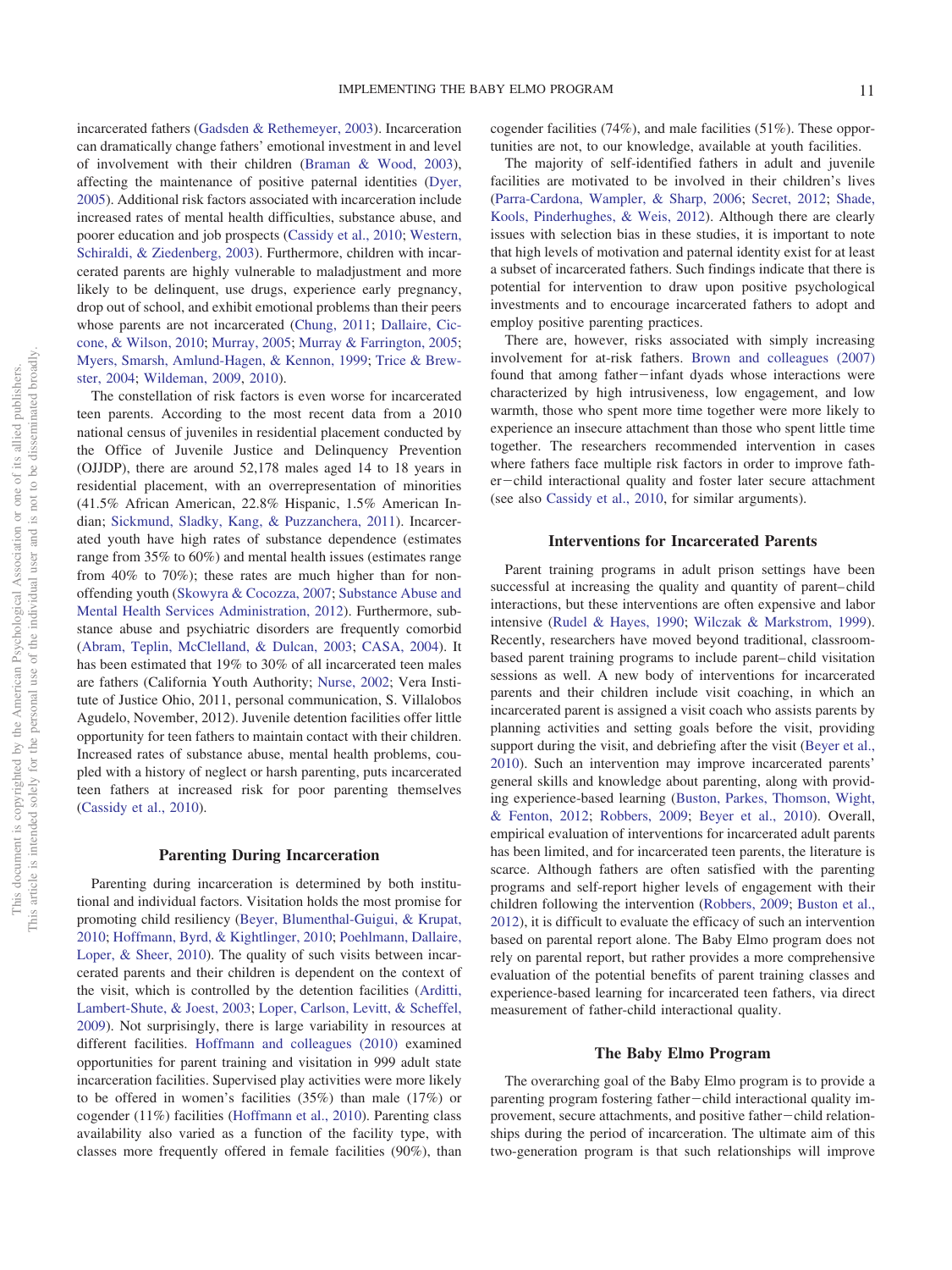developmental outcomes for both the child and the incarcerated teen father (see [Barr et al., 2011;](#page-9-4) [Brito, Barr, Rodriguez, &](#page-10-22) [Shauffer, 2012\)](#page-10-22).

Specifically, the manualized intervention includes sections on attachment, infant exploration, and following the child's lead. Following the lead of the child was further emphasized when adding communication techniques of praise, labels, and questions. Video segments from the *Sesame Beginnings* collection were integrated into the curriculum. [Pempek, Demers, Hanson, Kirko](#page-11-21)rian, and Anderson  $(2011)$  found that parent-infant interaction quality in middle-income families increased as a function of indirect exposure to the high-quality interactions modeled throughout these infant-directed videos. Integrating media takes a strengthsbased approach for incarcerated teen parents, who typically have low literacy rates but a high affinity for and proficiency with digital media [\(Wilczak & Markstrom, 1999;](#page-11-19) [Rideout, Foehr, &](#page-11-22) [Roberts, 2010\)](#page-11-22). Prior research with low-income adolescent parents found that including educational video components was generally effective at promoting a wide range of positive developmental outcomes for both parent and child [\(Brown, Yando, & Rainforth,](#page-10-23) [2000;](#page-10-23) [Coren, Barlow, & Stewart-Brown, 2003\)](#page-10-24). A combination of media-based training and active interaction has been shown to be the most effective way to increase the quality of parent-infant interactions [\(Huebner & Meltzoff, 2005;](#page-10-25) [Sharry, Guerin, Griffin,](#page-11-23) [& Drumm, 2005\)](#page-11-23).

In the first evaluation of the Baby Elmo program, [Barr and](#page-9-4) [colleagues \(2011\)](#page-9-4) demonstrated that emotional responsiveness between incarcerated teen fathers and their toddlers increased across sessions of the intervention. Emotional responsiveness is correlated with positive developmental outcomes, including emotional security, social facility, symbolic competence, verbal ability, and intellectual achievement; it is necessary for optimal child socioemotional, cognitive, and communicative development [\(Ain](#page-9-5)[sworth, Bell, & Stayton, 1974;](#page-9-5) [Bernstein, Hans, & Percansky,](#page-10-26) [1991;](#page-10-26) [Bornstein, Tamis-LeMonda, Hahn, & Haynes, 2008;](#page-10-27) [Dodici,](#page-10-28) [Draper, & Peterson, 2003\)](#page-10-28). Such a relationship involves an active parent who tries to elicit attention from the child, partakes in age-appropriate interactions, adjusts to meet the child's interests, and attempts to maintain the child's focus through communication and engaged interaction rather than through restrictions and/or intrusions. Persuading these incarcerated teen parents to adopt a new interactional style is a challenge but is possible when the parent is taught how and why the change is important [\(Lonigan &](#page-10-29) [Whitehurst, 1998;](#page-10-29) [Hart & Risley, 1995\)](#page-10-30). Evaluators coded six different subscales of emotional responsiveness (joint attention, emotional engagement, parental involvement, child involvement, turn-taking, and following the lead) for 20 minutes of each parent– child visit. Twenty incarcerated teen-father-infant dyads, with infants ranging in age from 6 to 36 months, participated in the evaluation. Individual growth curve analyses showed significant gains in measures of emotional responsiveness. There were significant increases found for measures of joint attention, child involvement, turn-taking, and following the lead. Overall, the initial evaluation indicated the program's promise, in that there was an increase in verbal and nonverbal communication between incarcerated teen fathers and their children. Such communication is crucial for developing and maintaining a healthy relationship, both during and after incarceration. Furthermore, there was a significant interaction with age of the infant. Incarcerated teen

parents with younger babies had significantly lower emotional responsiveness scores but also made significantly greater gains during the course of the intervention. A recent report demonstrated that father disengagement at 3 months predicted infant behavioral problems at 12 months of age [\(Ramchandani et al., 2013\)](#page-11-24), indicating that intervention during the first year of life may prevent early negative developmental trajectories. Given the fathers' widely stated commitment to parenting at the time of birth, the number of risk factors, and lower baseline levels of emotional responsiveness exhibited by fathers of younger infants reported in the first study, this follow-up study restricted the analysis to fathers of young infants to examine whether the Baby Elmo program would be effective for the most committed and yet most at-risk incarcerated teen fathers.

## **Present Study**

To determine whether the Baby Elmo program is appropriate for young infants as well as toddlers, incarcerated teen-father-infant interactions during different activities were measured over the course of the intervention. Along with restricting the analysis to younger babies, we used a standardized measure, the Individual Growth and Development Indicators for Infants and Children: Indicator of Parent-Child Interaction (IGDI-IPCI; [Baggett &](#page-9-6) [Carta, 2006\)](#page-9-6), to evaluate the quality of parent– child interactions in the context of everyday activities [\(Carta, Greenwood, Walker, &](#page-10-31) [Buzhardt, 2010\)](#page-10-31). The IPCI was developed as a measure of the sensitivity and responsiveness of caregivers to children ages 2 to 42 months. It is standardizable, reliably administered, replicable, and sensitive to known differences in various at-risk populations of parents and children [\(Carta et al., 2010\)](#page-10-31). The IPCI tracks parent and infant behaviors known to promote positive socioemotional development in young children and behaviors known to negatively impact that same development.

In the present study, we examine whether parenting quality increases over time in the Baby Elmo program, as indexed by the IGDI-IPCI [\(Carta et al., 2010\)](#page-10-31), and whether the skills introduced in the program training sessions transfer to the visits. Given their high motivation for involvement when infants are young, this study focuses on fathers who have infants up to 15 months of age. The findings replicate and extend those of [Barr and colleagues \(2011\)](#page-9-4) in three ways. First, given rapid developmental change during the first year of life, we examined whether fathers would engage in different activities with infants of different ages, as indexed by a time use analysis. Second, we examined whether interactional quality would increase as a function of time spent participating in the intervention, as indexed by the IPCI. Third, we examined whether fathers would adopt specific target skills introduced in the training curriculum.

#### **Method**

## **Participants**

Participants were recruited from juvenile detention centers located in three California counties: Fresno, San Bernardino (three sites), and Sacramento (two sites). Two are long-term commitment facilities serving postdispositional youth, and four are traditional juvenile halls serving youth awaiting hearing. There were no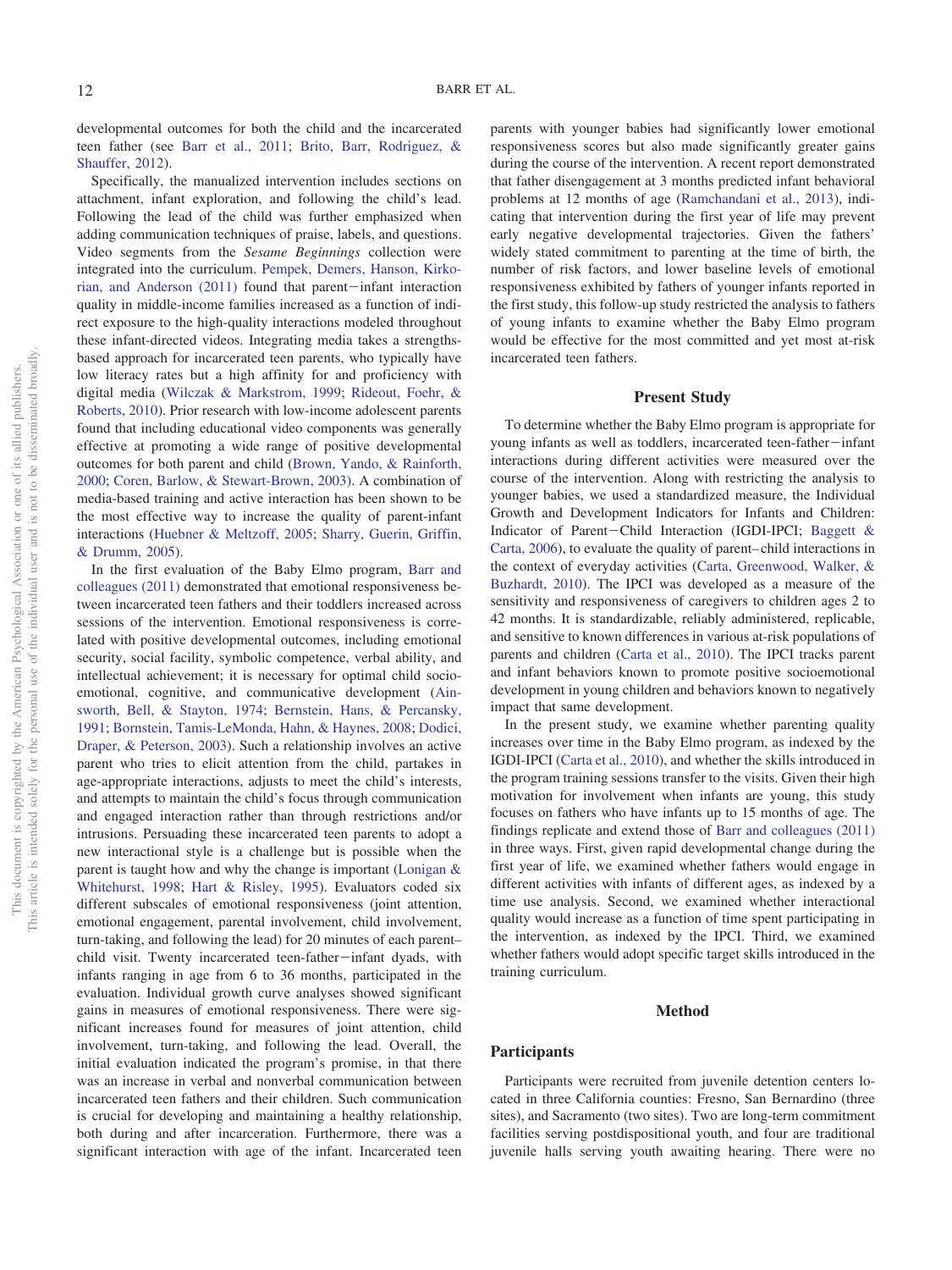|                | # days incarcerated | # Participants |            | Average # sessions |            |
|----------------|---------------------|----------------|------------|--------------------|------------|
| County         | (SD)                | <b>EDO</b>     | Completers | <b>EDO</b>         | Completers |
| Sacramento     | 187.4 (204)         |                |            | 2.25               | 6.67       |
| San Bernardino | 163.1(89)           |                | 22         | 2.22               | 6.91       |
| Fresno         | 110.3(91)           | 10             | 10         | 1.80               | 6.50       |

*Number of Participants Recruited at Each Site, Number of Days Incarcerated and Number of Participants Who Were Early Dropouts (EDO) and Who Completed the Intervention*

differences across the sites in the number of days incarcerated and average number of sessions (see [Table 1\)](#page-3-0). In Sacramento and San Bernardino the trainers were line staff, and in Fresno the trainers were graduate social work students.

<span id="page-3-0"></span>Table 1

At entry into each facility, incarcerated teen fathers selfidentified in response to either advertisements of the Baby Elmo program or an intake question as to whether or not they had children. Inclusion criteria for the study sample were that the incarcerated teen father had an infant under 15 months of age at enrollment in the Baby Elmo program, had no direct involvement with child protection services for the target infant or any other infant, and had consent from the caregiver to bring the infant into the facility to participate in the study.<sup>1</sup> No incarcerated teen fathers who met these criteria refused to participate. At the Fresno facility, caregivers of participating infants were given diapers as an incentive to bring the infants to the juvenile detention facility for the parent– child visits.

**Early drop-out (EDO).** Due to a number of logistical barriers, however, some incarcerated teen fathers dropped out of the program before completion of the 10 sessions. Of the 64 fathers who joined the Baby Elmo program with an infant under the age of 15 months, 23 (35.9%) dropped out before Session 4. There was no difference in the proportion of early drop-outs and those completing more than four sessions as a function of site (see [Table 1\)](#page-3-0). The mean number of sessions completed for this group was 1.93  $(SD = .9)$ . Demographic and offense-related characteristics for fathers who dropped out early and those who completed four or more sessions were similar (see [Table 2\)](#page-4-0). The reasons given for noncompletion of the program were that fathers were released before the end of the intervention program  $(n = 7)$  or transferred to an adult facility  $(n = 4)$ , technical issues  $(n = 1)$ , no trainer at the facility  $(n = 1)$ , and unknown reasons  $(n = 10)$ . Future efforts will be made to understand barriers to completion of the program, although difficulties with bringing babies to a facility related to transportation and work obligations have been frequently reported to facility staff.

**Completers.** Forty-one incarcerated teen fathers and their infants completed at least four visits  $(M = 6.75, SD = 1.95)$  of the voluntary Baby Elmo program (see [Table 2](#page-4-0) for demographic information). Participants who did not complete all 10 sessions were either moved to another detention facility or released prior to completion of the intervention. One additional infant was not included in the final analysis due to a heart condition. On average, father – infant visits occurred every 1 to 2 weeks ( $M = 11.59$  days,  $SD = 6.15$ .<sup>2</sup>

# **Intervention Protocol**

**Modification of juvenile detention facility.** All participating juvenile detention facilities are required to set up a play context by converting one of their rooms to a more child-friendly atmosphere. Facilities obtain child-friendly materials, such as toys, games, books, comfortable chairs, and caregiving supplies, to help facilitate parent-child interactions.

**Staff training.** To ensure adherence to the standardized training manual across sites, four of the authors of the program (CS, RB, JR, and BR) visited each facility and conducted day-long training seminars with facility staff. Training included orientation to the program, planning and logistics for implementation of the program, and role-playing of training sessions. Frequent conference calls across sites were used to monitor progress at each site and addressed any ongoing concerns.

**Parent training sessions.** The Baby Elmo Program consists of 10 individual parent training sessions. Each session is designed to introduce incarcerated teen fathers to concepts and skills to improve their relationships with their infants. The first three training sessions introduce the concepts of separation anxiety, exploration of the environment, and following the child's lead. Sessions 4 through 6 emphasize the importance of praise, labels, descriptions, and questions to facilitate communication. Sessions 7 through 9 focus on socioemotional development, including concepts of affectionate touch, imitation, and pretend play. The last session provides participants with a review of concepts and skills presented throughout the program as a whole.

These parent training sessions are led by a staff member or volunteer within the juvenile detention facility. Facilitators were usually individuals working as line staff at the juvenile detention facility, whereas in Fresno, they were social work graduate student volunteers. A standardized manual guides the facilitator through each topic. Each lesson is accompanied by video segments from the *Sesame Beginnings* collection that model positive parent– child interactions. The incarcerated teen fathers plan activities for the upcoming visit with their child. For example, during the first session, the incarcerated teen father views a media clip showing parents playing peek-a-boo. These games act as a playful and developmentally appropriate way for fathers to begin to establish or reestablish a relationship with their child. After viewing the

<sup>&</sup>lt;sup>1</sup> Fathers who met these criterion but whose children were older than 15 months also participated in the intervention but their data were not included in the analysis.<br><sup>2</sup> 10 participants from Barr and colleagues (2011) were included and

reanalyzed in this data analysis.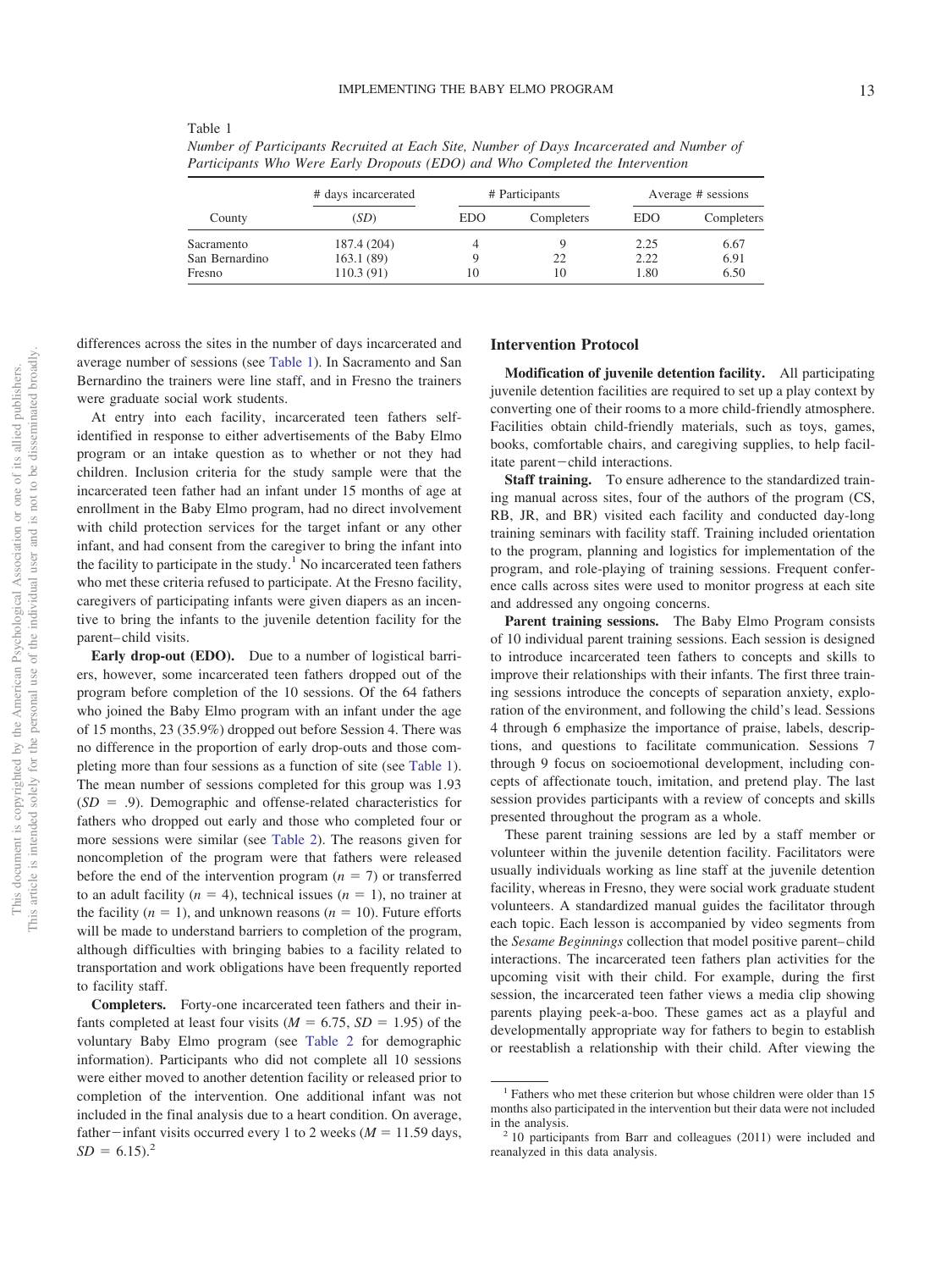<span id="page-4-0"></span>Table 2 *Demographics for Early Dropout (EDO, n = 23) and Completers (*n - *41) Groups*

|                           | Early dropout  | Completers     | Total         |
|---------------------------|----------------|----------------|---------------|
| Length of stay (days, SD) | 128.2 (95.8)   | 167.2 (124.6)  |               |
| Felony charge $(\% )$     | 36.6%          | 52.38%         |               |
| Mean # sessions $(SD)$    | 2.04(0.71)     | 6.63(1.96)     |               |
| Infant age at enrollment  |                |                |               |
| (months, SD)              | 5.11(3.36)     | 6.88(3.87)     | 6.24(3.76)    |
| Parent age (years, SD)    | 16.87 (.92)    | 16.90(.86)     | 16.89 (.88)   |
| Parent ethnicity % (n)    |                |                |               |
| Hispanic                  | $60.87\%$ (14) | 70.73\% (29)   | 66.19% (43)   |
| White                     | $4.35\%$ (1)   | $0.00\%$ (0)   | $1.59\%$ (1)  |
| <b>Black</b>              | $30.43\%$ (7)  | $17.07\%$ (7)  | 22.22% (14)   |
| Mixed                     | $4.35\%$ (1)   | $12.20\%$ (5)  | $9.52\%$ (6)  |
| Infant sex $\%$ (n)       |                |                |               |
| Male                      | $39.13\%$ (9)  | $36.60\%$ (15) | 37.50 (24)    |
| Female                    | $60.87\%$ (14) | 63.40% (25)    | 62.50(40)     |
| Caregiver $(n)$           |                |                |               |
| Child's mother            | 56.52\% (13)   | 68.29% (28)    | 64.10% (41)   |
| Grandmother               | $8.70\%$ (2)   | $19.51\%$ (8)  | 15.63% (10)   |
| Mother and                |                |                |               |
| grandmother               | $13.04\%$ (3)  | $4.88\%$ (2)   | 7.81(5)       |
| Both grandmothers         | $0.0\%$ (0)    | $2.44\%$ (1)   | $1.56\%$ (1)  |
| Unknown                   | $21.74\%$ (5)  | $4.88\%$ (2)   | $10.94\%$ (7) |

*Note*. Note that length of stay is calculated based on  $n = 18$  for EDO and  $n = 27$  for completers.

media clips, the facilitator and the incarcerated teen father discuss which of these games he will try with his child during the visit.

Parent-child visits. After each training session, the teen fathers practice the concepts and skills taught in the training session during a visit with their infant. These visits range from 20 to 60 minutes in length. Visits are composed of various parent– child interactions, such as caregiving, free play, dyadic play, physical play, book reading, and video watching. Prior to the introduction of the Baby Elmo program, some facilities had offered sporadic visitation, while others had had no system for visitation for incarcerated teen fathers other than court-ordered visitation.

#### **Procedure**

Incarcerated teen fathers, their legal guardians, and caregivers of participating infants sign informed consent prior to beginning the Baby Elmo program. Incarcerated teen fathers complete training sessions with a facilitator individually. During each training session, the facilitator recaps the prior training session and visit, introduces the target concept for the current training session, shows *Sesame Beginnings* videos to illustrate the concept, and works with the incarcerated teen father to plan activities and set goals for the upcoming visit. Trainers then arrange for caregivers and infants to visit the facility within 1 to 3 days of the training session, at a time that is convenient for the caregiver, and when the infant will most likely be awake and alert. The caregiver brings the infant to the Baby Elmo playroom for a visit with the incarcerated teen father. Caregivers are encouraged to stay in the room for as long as they felt it was necessary in order to calm the infant, because unfamiliarity with the father and the new environmental context could cause stress for the infant. Nonetheless, we ask the caregivers to allow the incarcerated teen father to interact with the infant on his own as much as possible. The trainer also remains in the room during the visit, and we ask that trainers allow the incarcerated teen father the time to interact and engage with the infant and that they not intrude or train during the visit. After the visit, the facilitator and incarcerated teen father engage in a visit debrief, reflecting on what went well and what was challenging during the visit.

## **Results**

## **Coding**

All visits are video recorded for subsequent data analysis. The first 20 minutes of each visit are coded for time use and use of target skills. Activities defined during the time use analysis are then coded for parent– child interactional quality using the IGDI-IPCI coding scheme.

#### **Time Use Analysis**

**Activities.** Due to the unstructured nature of the parent-infant visits, time use analysis was used to identify which activities the fathers and their babies engaged in and which parenting skills the incarcerated teen fathers internalized and employed from the training sessions. The first 20 minutes of each parent– child session were coded for time use in 30-s blocks. All 30-s blocks were coded for one of six activities: caregiving, dyadic play, free play, physical play, book reading, and video viewing (see [Table 3](#page-5-0) for definitions). If the 30-s block could not be coded into one of these activities, it was coded as uncodeable. Only .5% of 30-s time blocks were coded as uncodeable. Interrater reliability on individual sessions coded for time use ranged from  $\kappa = .70$  to .95 for six separate coders.

**Target skills.** Each 30-s block was coded for the presence or absence of praise and labeling, two essential target skills (see [Table 3](#page-5-0) for definitions).

**IGDI-IPCI.** Dyads were coded for quality of parent–child  $interactions.$  For each participant, the quality of parent-infant interactions was coded for three distinct activity blocks (e.g., free play, caregiving, and physical play), each lasting at least 2 minutes, using an adaptation of the IGDI-IPCI [\(Baggett & Carta,](#page-9-6) [2006\)](#page-9-6). IGDI-IPCI assesses the frequency of global parent– child interaction behaviors across two parent domains (support, interrupter) and two child domains (engagement, reactivity/stress) for children from 2 to 42 months. Each activity was coded using the IGDI growth metrics (see [Table 4\)](#page-5-1) based on observed frequency of target behaviors. The behavior received a 0 if it was never observed, 1 for rarely observed, 2 for sometimes, and 3 for always. Scores of nonapplicable were given when the parent or child did not have the opportunity to demonstrate the behavior, such as when a parent with a content child did not have the opportunity to soothe and reduce stress. Interrater reliability of three separate coders for IPCI based on a randomly selected 23.1% of sessions was  $\kappa = .76$ . A native Spanish speaker coded any sessions where the father and infant spoke Spanish. The parental support index was  $\kappa = 0.67$ . The child engagement index was  $\kappa = 0.72$ . Sessions were coded in random order. Coders were aware that participants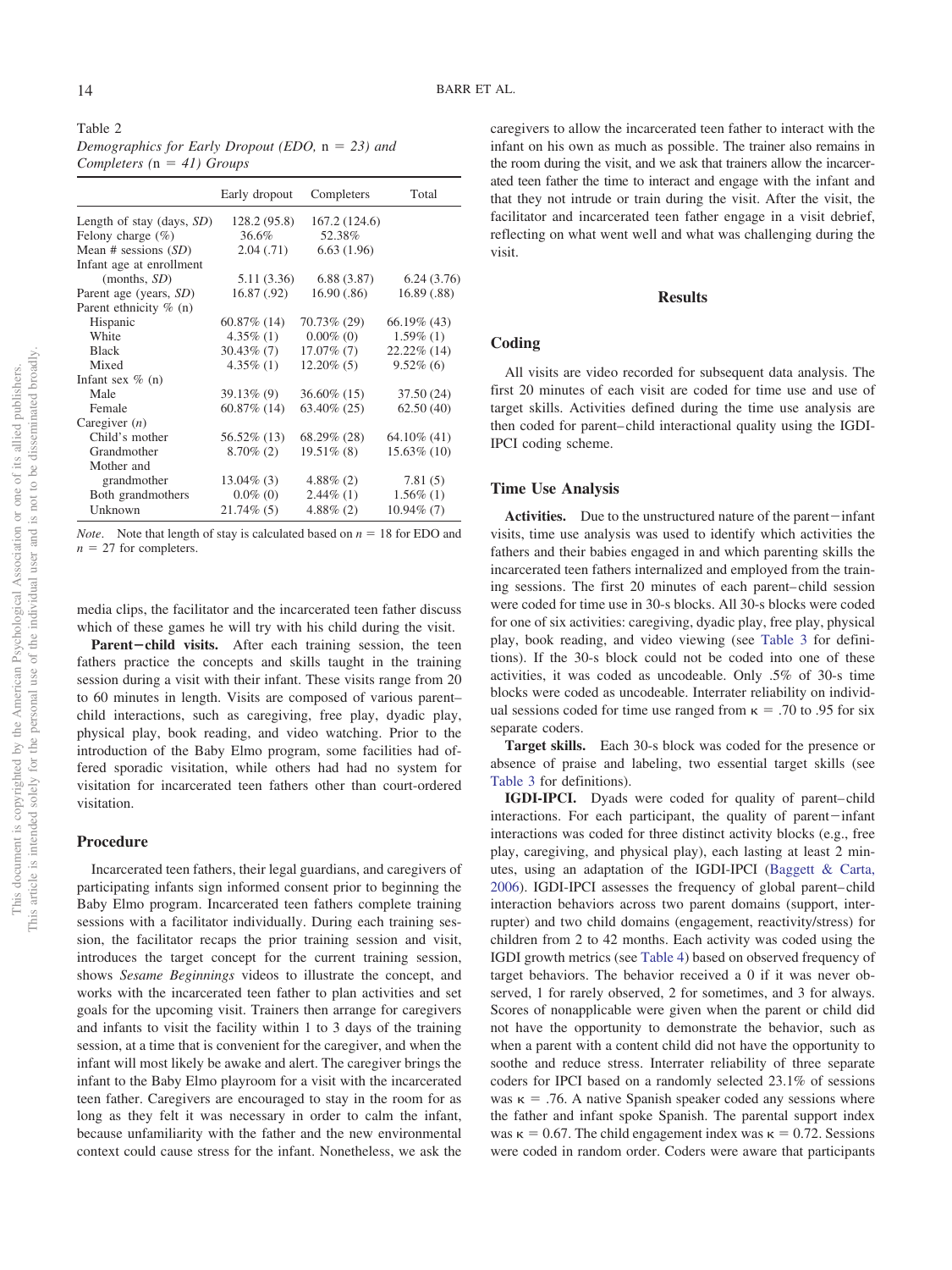<span id="page-5-0"></span>

| Code          | Definitions                                                                                                                                                                                                                 |  |  |  |
|---------------|-----------------------------------------------------------------------------------------------------------------------------------------------------------------------------------------------------------------------------|--|--|--|
| Activity      |                                                                                                                                                                                                                             |  |  |  |
| Book reading  | When a teen father and infant are looking at books together. The teen father does not need to be reading to his or her<br>infant, but the main focus of the interaction must be on a book or multiple books.                |  |  |  |
| Caregiving    | When a teen father and infant are engaging in any of the following activities: diaper changing, dressing, feeding,<br>rocking and sleeping, safety issues (e.g., removing if infant is eating blocks).                      |  |  |  |
| Dyadic play   | A type of face-to-face play where the teen father and infant interact without an outside object (e.g., peek-a-boo, lap<br>games, funny faces, and playing with hands or feet).                                              |  |  |  |
| Free play     | Play that includes an outside object (triadic interactions; e.g., playing with rattles, blocks, and stuffed animals).                                                                                                       |  |  |  |
| Physical play | Play where the infant is exploring with crawling or walking assisted by teen father. This may be initiated by infant or<br>teen father.                                                                                     |  |  |  |
| Video         | When a teen father and infant are watching <i>Sesame Beginnings</i> videos together.                                                                                                                                        |  |  |  |
| Uncodeable    | When a teen father and infant are engaging in an activity that does not fit into any of the previously identified<br>categories (e.g., teen father is away from infant finding toys, while infant is sitting on the floor). |  |  |  |
| Target skills |                                                                                                                                                                                                                             |  |  |  |
| Praise        | When teen father uses an enthusiastic voice, claps, and smiles to express acceptance over an infant's action (e.g.,<br>saying "Good job" or "Yay, you did it").                                                             |  |  |  |
| Labeling      | When teen father provides infant with verbal identification of an object or action (e.g., "Look, that is a blue block").                                                                                                    |  |  |  |

were participating in an intervention but did not know when target skills were introduced during the parent training sessions.

**Index scores.** Four indices were calculated from the IGDI-IPCI codes.

*Parental support index.* This index was composed of five parent behaviors consistently associated with positive child socioemotional development [\(Landry, Smith, Swank, Assel, & Vellet,](#page-10-32) [2001;](#page-10-32) [Landry, Smith, Swank, & Guttentag, 2008;](#page-10-33) [van den Boom,](#page-11-25)

## <span id="page-5-1"></span>Table 4 *IGDI-IPCI Definitions*

| Target behavior                        | Definition                                                                                                                                                                                                                                               |  |  |  |
|----------------------------------------|----------------------------------------------------------------------------------------------------------------------------------------------------------------------------------------------------------------------------------------------------------|--|--|--|
| Parent support                         |                                                                                                                                                                                                                                                          |  |  |  |
| Conveys acceptance and warmth          | Smiling at infant, making positive comment to or about infant, providing gentle affectionate touch, agreeing with<br>infant, indicating infant's behavior is correct, thanking the infant, and praising infant's effort.                                 |  |  |  |
| Uses descriptive language              | Comments that both label and connect objects and actions or connect nouns and adjectives.                                                                                                                                                                |  |  |  |
| Follows child's lead                   | Noticing what interests the infant and either commenting on the infant's interest or joining in the same activity<br>without interrupting the behavior.                                                                                                  |  |  |  |
| Maintains or extends infant's<br>focus | Introducing materials or interacting in a novel manner to maintain and/or extend the infant's focus without<br>disrupting the infant's attention. Labeling objects or actions counts as an example of maintaining and<br>extending infant's focus.       |  |  |  |
| Uses stress reducing strategies        | Using soothing behaviors such as providing a pacifier, cradling, or rocking with a distressed infant.                                                                                                                                                    |  |  |  |
| Infant engagement                      |                                                                                                                                                                                                                                                          |  |  |  |
| Follows through                        | Extent to which infant follows through and responds to the parent's attempt to engage the infant as seen in<br>vocalization, gesturing, or attempting the requested action.                                                                              |  |  |  |
| Positive feedback                      | Positive social signals directed toward caregiver, including smiling, laughing, eye contact, vocalizing, words, or<br>gentle touch.                                                                                                                      |  |  |  |
| Sustained engagement                   | Active social or nonsocial engagement for at least 30 seconds of sustained visual attention to toys, materials, or<br>face.                                                                                                                              |  |  |  |
| Parent interrupter                     |                                                                                                                                                                                                                                                          |  |  |  |
| Criticism/harsh voice                  | Name-calling, sarcastic tone of voice, yelling, raised voice, or critical statements about the infant.                                                                                                                                                   |  |  |  |
| Restrictions/intrusions                | Verbal statements such as "No, don't, stop, quit," or physical restrictions such as taking things away<br>unnecessarily, controlling infant's movement unnecessarily, using physical discipline, or pushing objects in<br>front of an infant's face.     |  |  |  |
| Rejects child's bid                    | Using words or gestures (specifically in response to an infant's search for support, help, or attention from the<br>parent) that explicitly convey that the infant is not to interrupt the parent or seek the parent's attention or<br>physical support. |  |  |  |
| Child reactivity/distress              |                                                                                                                                                                                                                                                          |  |  |  |
| Irritable/fuss/cry                     | Clear signals of fussiness or unclear, difficult-to-read signals. Includes fussing, whining, crying, or signals that<br>change quickly and may be difficult to understand.                                                                               |  |  |  |
| External distress                      | Engaging in a tantrum, or aggressive behavior (hitting, biting, kicking, throwing objects, spitting, head-banging,<br>screaming, verbal or nonverbal rejection, name-calling, derogatory language, or threats).                                          |  |  |  |
| Frozen/watchful/withdrawn              | Startling, flinching, or pulling away from the parent or engaging in frozen, watchful behavior without joining in<br>the interaction.                                                                                                                    |  |  |  |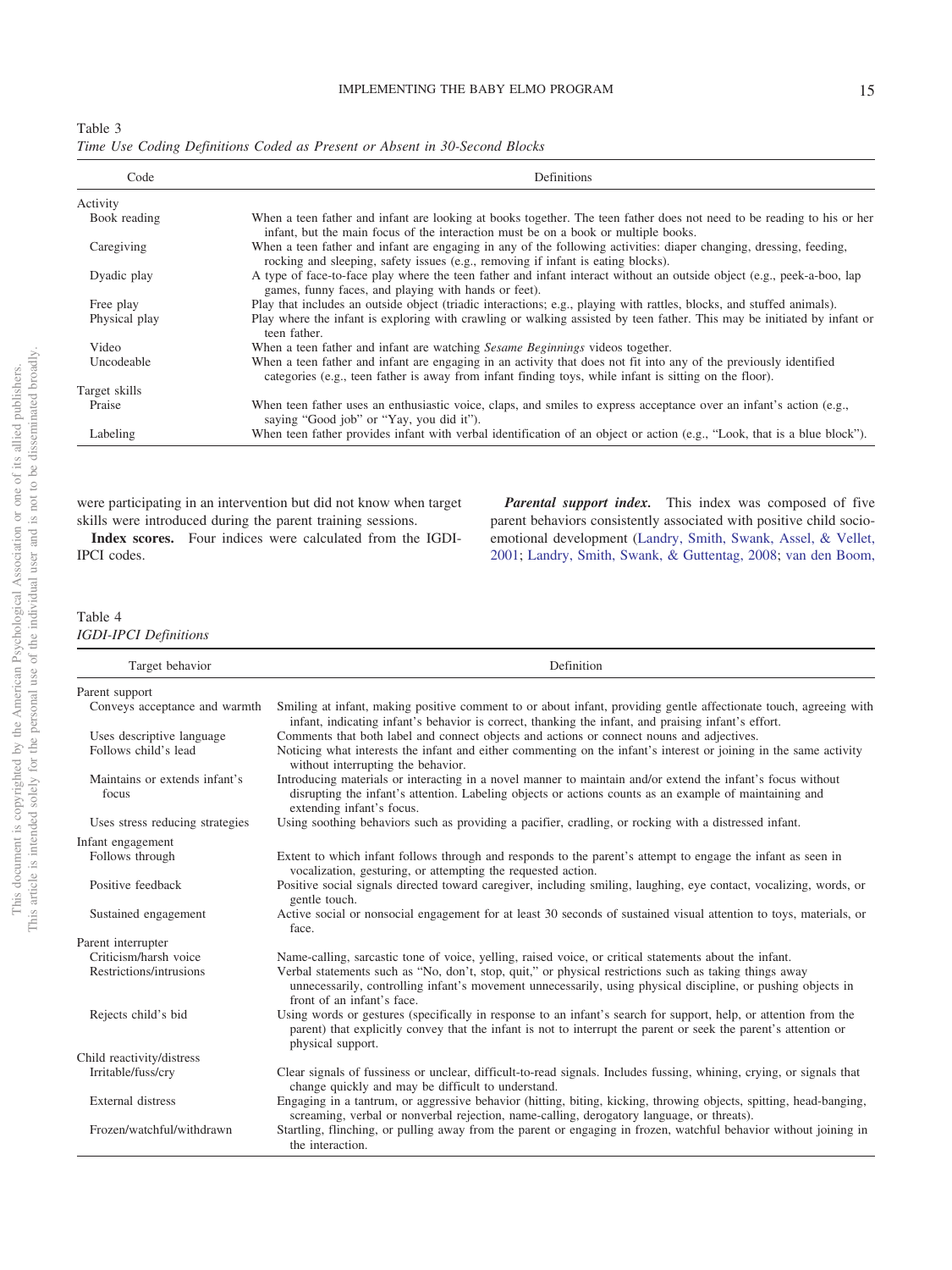[1994\)](#page-11-25). It was calculated by averaging scores of acceptance and warmth toward child, use of descriptive language, efforts to follow the child's lead, ability to maintain and extend child's focus, and soothing and reduction of stress.

*Parent interrupter index.* This index was composed of three parent behaviors associated with poor child outcomes. It was calculated by averaging scores of criticism and harsh voice, restrictions and intrusions, and rejection of the child's bid [\(Apple](#page-9-7)[yard, Egeland, van Dulmen, & Sroufe, 2005;](#page-9-7) [Chang, 2003\)](#page-10-34).

*Child engagement index.* This index was based on behaviors associated with positive child outcomes, calculated by averaging child scores of positive feedback toward parent, sustained engagement in an activity, and extent to which the child followed through on parental requests.

*Child reactivity/stress index.* This index was based on behaviors associated with later socioemotional and behavioral problems. It was calculated by averaging scores on child's display of irritability, fussiness, and crying; external distress; and frozen, watchful, or withdrawn behaviors [\(Carta et al., 2010;](#page-10-31) see [Table 4\)](#page-5-1).

## **Early Drop-Out Analysis**

To assess whether there were any differences between those who started but did not complete more than three sessions of the program (early drop-out dyads,  $n = 23$ ) and those who completed four or more sessions of the program (completers dyads,  $n = 41$ ), we compared Session 1 time use, target skills usage, and IGDI-IPCI measures between early drop-out dyads and those who completed the program (see [Table 5\)](#page-6-0). Using this early drop-out group, we tested for selection bias in intervention completion due to initial differences in paternal skill level, paternal support, and infant engagement. Independent samples *t* tests were run to compare groups on each of these dimensions, and there were no significant between-groups differences on any of the variables except for the initial level of praise. Although praise was found to be very low in both groups, its occurrence was significantly lower for incarcerated teen fathers who did not continue in the program (see [Table 5\)](#page-6-0).

## **Time Use Analysis**

As shown in [Figure 1,](#page-6-1) fathers engaged in more dyadic play and caregiving with younger infants and increasing amounts of free play and physical play with older infants. No differences in book reading and video viewing were found. A repeated-measures analysis of variance (ANOVA) across sessions indicated that there

<span id="page-6-0"></span>Table 5 *Parenting Behavior Comparisons Between Early Dropout* (n = 23) and Completers ( $n = 41$ ) Groups at Session 1

| Parenting         | Early dropout |          | Completers |       |           |  |
|-------------------|---------------|----------|------------|-------|-----------|--|
| behaviors         | Mean          | SD       | Mean       | SD    | $t$ -test |  |
| Praise            | 0.20%         | $1.00\%$ | 1.40%      | 3.20% | 冰         |  |
| Labeling          | 0.15%         | 0.26%    | 3.38%      | 7.33% | ns        |  |
| Parent support    | 0.77          | 0.62     | 0.82       | 0.45  | ns        |  |
| Infant engagement | 0.74          | 0.41     | 0.83       | 0.51  | ns        |  |

Significant at  $p < .05$ .

100% 90% Physical Play 80% Percentage of Time **Book Reading** 70% Dyadic play 60% 50%  $\Box$  Caregiving 40% Free Play 30% 20%  $10%$  $0%$  $0 - 4$  $5 - 8$  $9 - 14$ Age (months)

<span id="page-6-1"></span>*Figure 1.* Proportion of time spent on different activities during the sessions as a function of infant age.

were no differences in the proportion of time spent on each activity as a function of session, and therefore, the data were collapsed across session. A multivariate analysis (MANOVA) was performed with age and sex of the infant as the independent variables and proportion of time spent on different activities in each session (caregiving, dyadic play, free play, book reading, video viewing, and physical play) as the dependent variables, and the overall model was significant. There were no main effects of sex of the infant, but there were significant main effects of infant age on dyadic play,  $F(1, 41) = 3.96$ ,  $p = .03$ , and free play,  $F(1, 41) =$ 4.47,  $p = 0.02$ . There was also a trend on caregiving  $F(1, 41) =$ 3.00,  $p = 0.06$ . These findings are consistent with those of [Belsky,](#page-9-8) [Gilstrap, and Rovine \(1984\),](#page-9-8) who found in a longitudinal study that mothers and fathers decreased the amount of time spent on caregiving activities and increased time spent on cognitively stimulating play from 1 to 9 months of age.

# **Infant Growth and Development Indicator—Parent Child Interaction (IGDI-IPCI)**

As shown in [Figure 2,](#page-7-0) there were increases in parent support and infant engagement indices as a function of session. Two subcomponents of the parent support index (maintains and extends and follows child's lead) are also plotted because they mapped directly onto target skills introduced in the program. To evaluate whether these increases in parent support and infant engagement were significant, we used individual growth curve analysis [\(Singer &](#page-11-26) [Willett, 2003\)](#page-11-26) with time centered at zero at Session 1, the intervention baseline. First, the between variance estimates were significantly different for both models at  $p < .05$ , indicating individual differences in parent support and infant engagement levels at baseline and change rates across the course of the intervention. Second, the estimated slopes for parent support and infant engagement across time were positive and statistically significant, showing significant increases in both indices across sessions (see [Table](#page-7-1) [6\)](#page-7-1). Overall, these findings suggest that as participants completed more sessions, parent support and infant engagement increased significantly. Additional models were run to examine whether parental, infant, or juvenile justice site factors influenced outcomes. Parental factors included parental age, ethnicity (categorically coded as Hispanic or not), and length of stay at the juvenile detention site. Infant factors included sex of the infant, age (cate-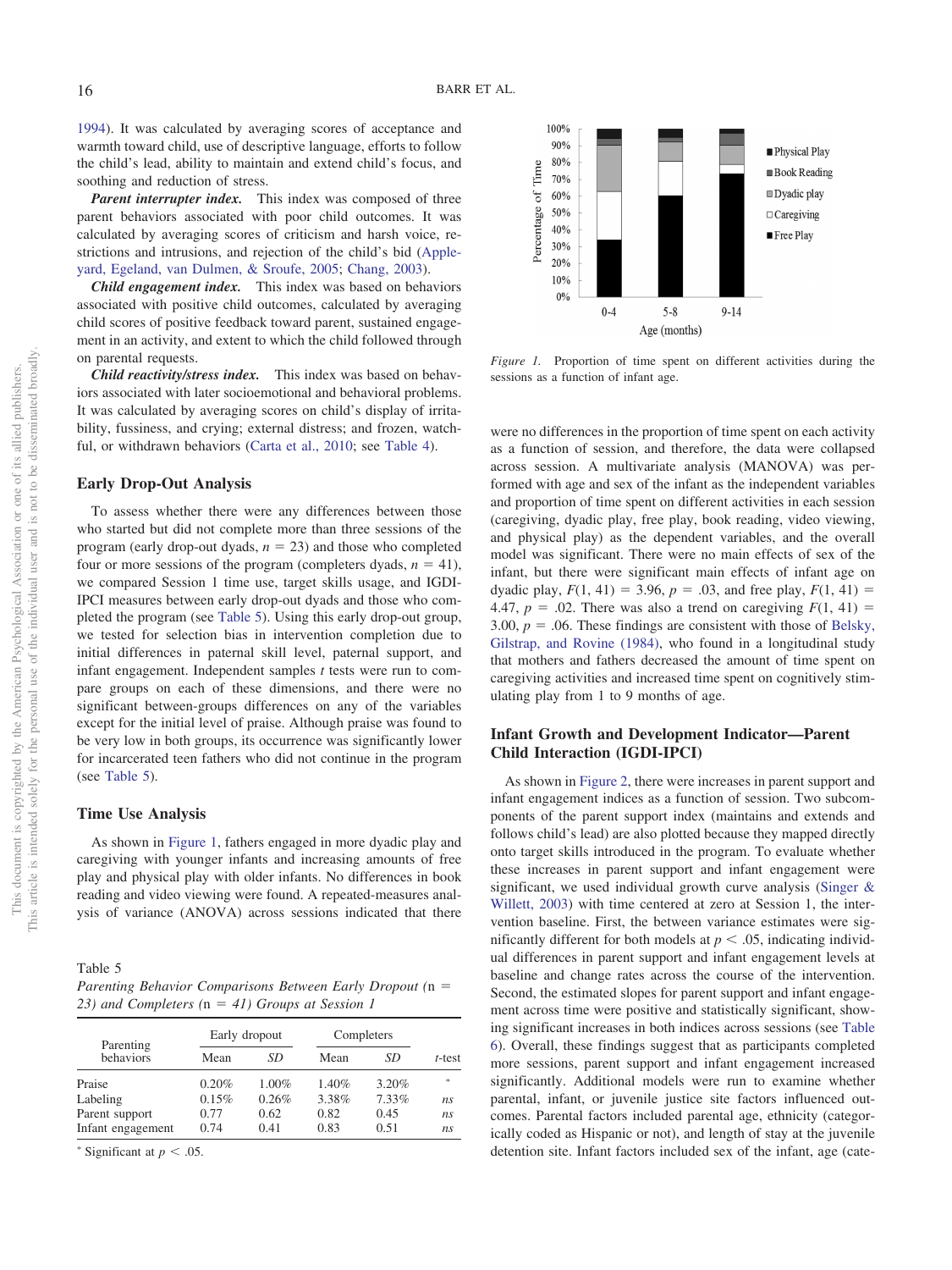



<span id="page-7-0"></span>*Figure 2.* Individual Growth and Development Index: Parent Child Interactions (IGDI-IPCI) ratings of parent support and infant engagement composite scores and follow child's lead (FCL) and maintains and extends (ME) subcomponents of parent support as a function of session.

gorically coded as under or over 6 months old), level of activity (low, medium, and high) and locomotion of the infant (categorically coded as crawling, walking with support, and walking unassisted). Parent age, ethnicity, and length of stay in facility and child age, activity, and locomotion were not associated with parent support. The juvenile detention site was not a significant covariate. Point estimates were relatively unaltered when the covariates were entered, and therefore, we report only the overall model.

We also calculated the parent interrupter index. For this index, scores are reverse coded so that high scores reflect the absence of negative behaviors. A growth linear model analysis showed no change across time (see [Table 6\)](#page-7-1). The scores on this index  $(M =$  $2.90, SD = .23$ ) indicate very low and unchanging levels of negative parental behavior across the sessions. The infant stress index was not calculated due to the lack of observed external distress and frozen, watchful, and withdrawn behavior. Levels of

<span id="page-7-1"></span>Table 6 *Estimated Intercepts and Slopes for the Model of Time for IPCI Indices*

| Fixed effects       |      | Intercept | Slope     |  |
|---------------------|------|-----------|-----------|--|
| Parent support      | Time | 0.85      | $0.04***$ |  |
| Infant engagement   | Time | 0.82      | $0.48***$ |  |
| Parent interrupter  | Time | 2.92      | $-.005$   |  |
| Infant fuss and cry | Time | .47       | .02       |  |

Model is significant at the 0.01 level (2-tailed).

fussing and crying were low  $(M = .50, SD = .77)$ , and a growth linear model showed that fussing and crying did not change as a function of the session (see [Table 6\)](#page-7-1). There was no correlation between parent support and infant fussing and crying,  $r(233) = -.02$ ,  $p = .75$ . [Belsky and colleagues \(1984\)](#page-9-8) also found no correlations between parental engagement and infant fussing and crying at 1, 3, and 9 months. We conclude that the low levels of fussing and crying observed are a typical infant response.

## **Efficacy of Program Components**

In order to examine the efficacy of the Baby Elmo curriculum, three variables were chosen from the program and directly measured either as a proportion of time use or as an IGDI-IPCI code. Session 3 targeted following the child's lead and was indexed via the "follows child lead" (FCL) IGDI-IPCI code. Session 4 targeted praise and was indexed by the proportion of praise in time use coding. Labeling, introduced in Session 5, was indexed by the "maintains and extends" (ME) IGDI-IPCI code, which included points for each time the father labeled an object for his child, and by proportion of labeling in time use coding.

Planned paired *t* tests examined whether there were significant increases in the target behaviors relative to baseline in the sessions where these targets were emphasized (see [Figures 2](#page-7-0) and [3\)](#page-7-2). Analysis of the IGDI-IPCI FCL code showed that there were no significant differences between Sessions 1 and 3, but there were between Sessions 1 and 4 and between Sessions 1 and 5. These results suggest that FCL may be a difficult concept for incarcerated teen fathers to learn and demonstrate in practice with their babies. There was a significant increase in proportion of praise from Sessions 1 to 4. There was a significant trend  $(p = .07)$  for an increase in labeling from Sessions 1 to 5. There was a significant increase in ME from Sessions 1 to 4 and Sessions 1 to 5. In addition, target skills of praise and labeling were correlated with IGDI-IPCI subcomponents FCL and ME, and overall parent support and infant engagement indices (see [Table 7\)](#page-8-0). Taken together, this pattern of results indicates that incarcerated teen fathers ad-



<span id="page-7-2"></span>*Figure 3.* Proportion of time spent in interactions ( $\pm$  1SE) with the infant involving praise of the infant and labeling of objects at Session 1 (baseline) and session where target skill was introduced. An asterisk indicates that the paired *t* test was significant at  $p < .05$  and  $\dagger$  that the difference is significant at  $p < .10$ .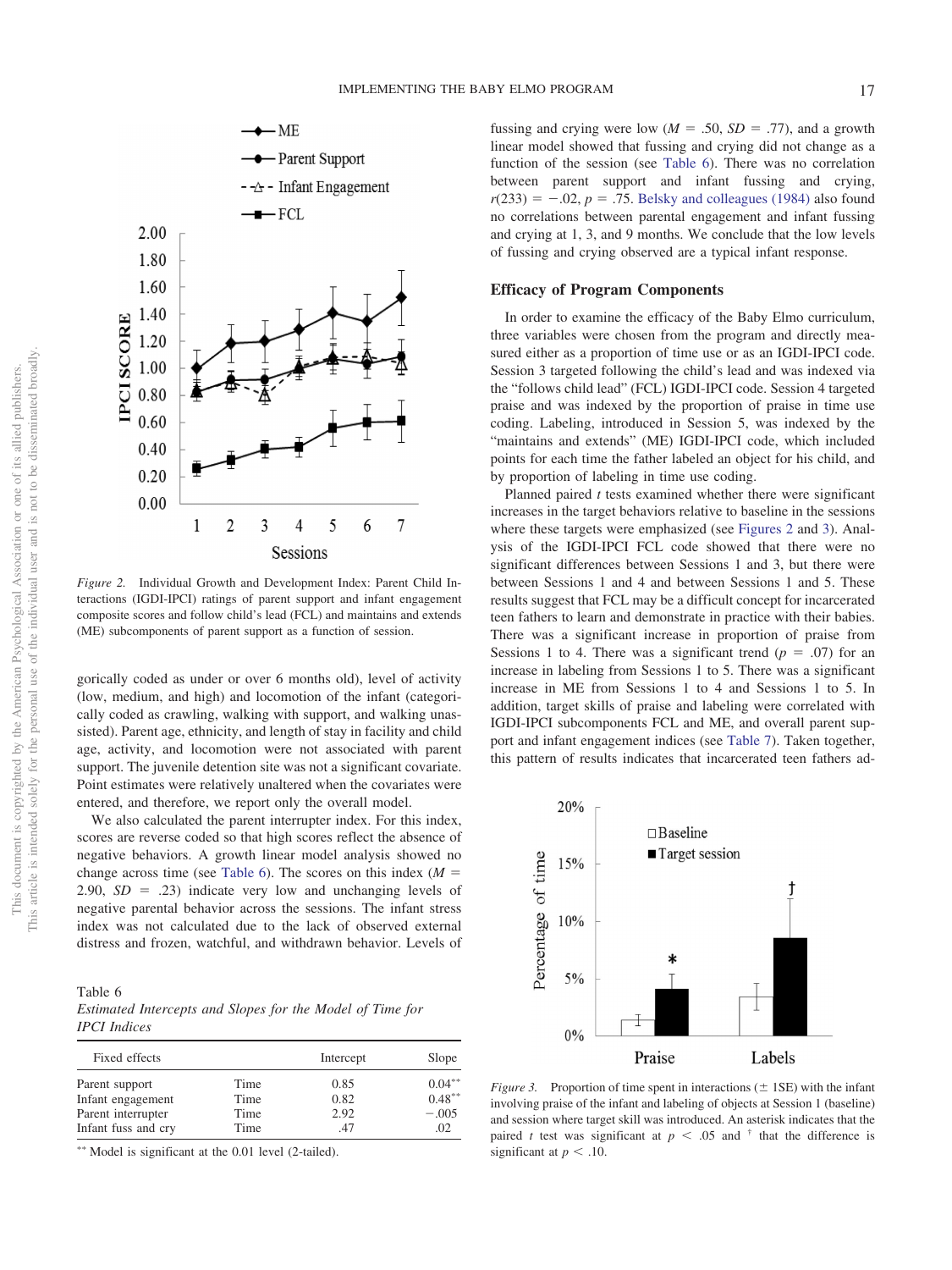<span id="page-8-0"></span>Table 7 *Correlations Between Skill Observed and Subcomponents of Parent Support (FCL and ME) and Parent Support Index and Infant Engagement Index*

|                          | Parent support Engagement FCL ME Praise |           |        |                          |                                  |
|--------------------------|-----------------------------------------|-----------|--------|--------------------------|----------------------------------|
| Labeling                 | $.35***$                                | $25^{**}$ |        |                          | $.20^{**}$ $.35^{**}$ $.36^{**}$ |
| Praise                   | $.35***$                                | $21***$   |        | $23***$ 28 <sup>**</sup> |                                  |
| Maintain and extend (ME) | $.83***$                                | $.26***$  | $47**$ |                          |                                  |
| Follow child lead (FCL)  | $.58***$                                | $.28***$  |        |                          |                                  |
| Infant engagement        | $22**$                                  |           |        |                          |                                  |

*Note. N* Based on 234 to 237 sessions.<br>
<sup>\*\*</sup> Correlation is significant at the 0.01 level (2-tailed).

opted a follow-the-lead strategy and used praise more frequently after their introduction in Session 4 and used labeling strategies more frequently after their introduction in Session 5. These findings suggest that fathers incorporated the skill-based training into the parent-infant visits and that these strategies were related to changes in father-child interactional quality.

## **Discussion**

The present study showed that among dyads with infants, fath $er$ -child interactional quality changed as a function of participation in the Baby Elmo program, and change in interactional quality was associated with the incorporation of targeted parenting skills. Growth linear modeling showed that father-infant interactions became increasingly positive over time. Other factors, such as sex and age of the infant, paternal ethnicity, and facility, did not change the pattern of results. This finding suggests that the program might be effective across different types of facilities for infants ranging from 1 to 15 months of age. Incarcerated teen fathers adopted the key target behaviors after specific training sessions, demonstrating trainer adherence to the standardized program and adoption of techniques by incarcerated teen fathers. These findings suggest that a training model that includes video clips demonstrating specific parent-infant interaction skills may be effective for the target population. Although there was clearly some selection bias, infant engagement, parent support, proportion of time spent on different activities, and baseline levels of labeling did not differ at Session 1 between those who dropped out early from the program and those who did not. Barriers to participation need to be better identified and resolved in order to enhance the delivery of this service.

These findings replicate and extend the [Barr and colleagues](#page-9-4) [\(2011\)](#page-9-4) finding demonstrating program efficacy indexed by interactional quality change for fathers of neonates and young infants, as well as toddlers. Narrowing the focus to younger babies and using a new, more standardized measure to assess parent– child interaction provides a strong and necessary replication of the previous study. Examining the current IGDI parent support and infant engagement scores relative to those previously found for at-risk mothers and children [\(Baggett & Carta, 2010\)](#page-9-9), the two samples had similar means (means at risk community sample for both support and engagement indices  $\approx$  1). Although dyads in the present study are still considered at risk even after completion of the intervention, an  $\approx 0.5$  *SD* increase in both support and engagement across only a seven-session intervention is nonetheless a

promising effect size. To contextualize these results, we examined randomized control studies of parenting interventions for at-risk mother-infant dyads that used comparable ratings of parent–child interactions. In these studies, over a similar intervention time period, control groups did not change and treatment effect sizes were comparable or less than the effect size observed in the present study [\(Akai, Guttentag, Baggett, Willard-Noria, & the Centers for](#page-9-10) [the Prevention of Child Neglect, 2008;](#page-9-10) [Baggett & Carta, 2010;](#page-9-9) [Baggett et al., 2010\)](#page-9-11). The current study also examined potential factors that might be associated with success in the program and added them into the model as covariates, finding that these factors were not significantly associated. Therefore, this program is likely to be widely generalizable to teen fathers in the juvenile justice system.

## **Limitations**

Although this exploratory study shows positive outcomes in terms of changes in incarcerated teen-father-infant interactional quality, there are a number of limitations. Specifically, as is also apparent in other studies involving nonresident fathers (e.g., [Carl](#page-10-1)[son & McLanahan, 2010\)](#page-10-1), there are problems of selection bias. Participants self-identified as fathers, and only those with caregivers who were able and willing to bring the child to the facility were able to continue beyond four sessions. There is also selection bias in community samples, where 50% of nonresident fathers are not in contact with their children [\(Tamis-LeMonda & McFadden,](#page-11-6) [2010\)](#page-11-6). Future studies will attempt to more proactively identify fathers and overcome potential barriers to participation.

Second, despite high levels of motivation to participate and significant improvements in father-infant interactional quality, these gains were modest, and not all participants adopted the program's target skills or sustained them throughout the intervention. Although the pattern of results suggest that these behaviors increased immediately after the corresponding session (e.g., praise was introduced in Session 4 and levels increased in the subsequent visit), elevated levels of the target behaviors were not sustained. An analysis of the number of days between sessions and parent– child visits showed that some participants experience a considerable delay between different lessons. These findings suggest the need to incorporate more repetition into the training sessions, especially for participants who experience longer gaps between training sessions and visits with their child. In addition, analysis showed that incarcerated teen fathers did not adopt the skill of following the child's lead, a more challenging interactional skill, when it was introduced in Session 3. However, implementation of this skill increased in both Sessions 4 and 5. Following the child's lead is critical for effective praise and narration to ensure that the incarcerated teen parent is responsive to the ongoing interest of his child. Therefore, future program efforts should further support the learning and implementation of this skill in the parent– child sessions. We are now also systematically examining trainer fidelity and adherence to the program by recording and analyzing the parent training sessions and examining how trainer quality influences incarcerated teen-father-infant interactions.

A further limitation to the study is the lack of a randomized control group. In this concern, our program is not alone. In an evaluation of 12 parenting intervention programs—10 programs in the United Kingdom and two in the United States—researchers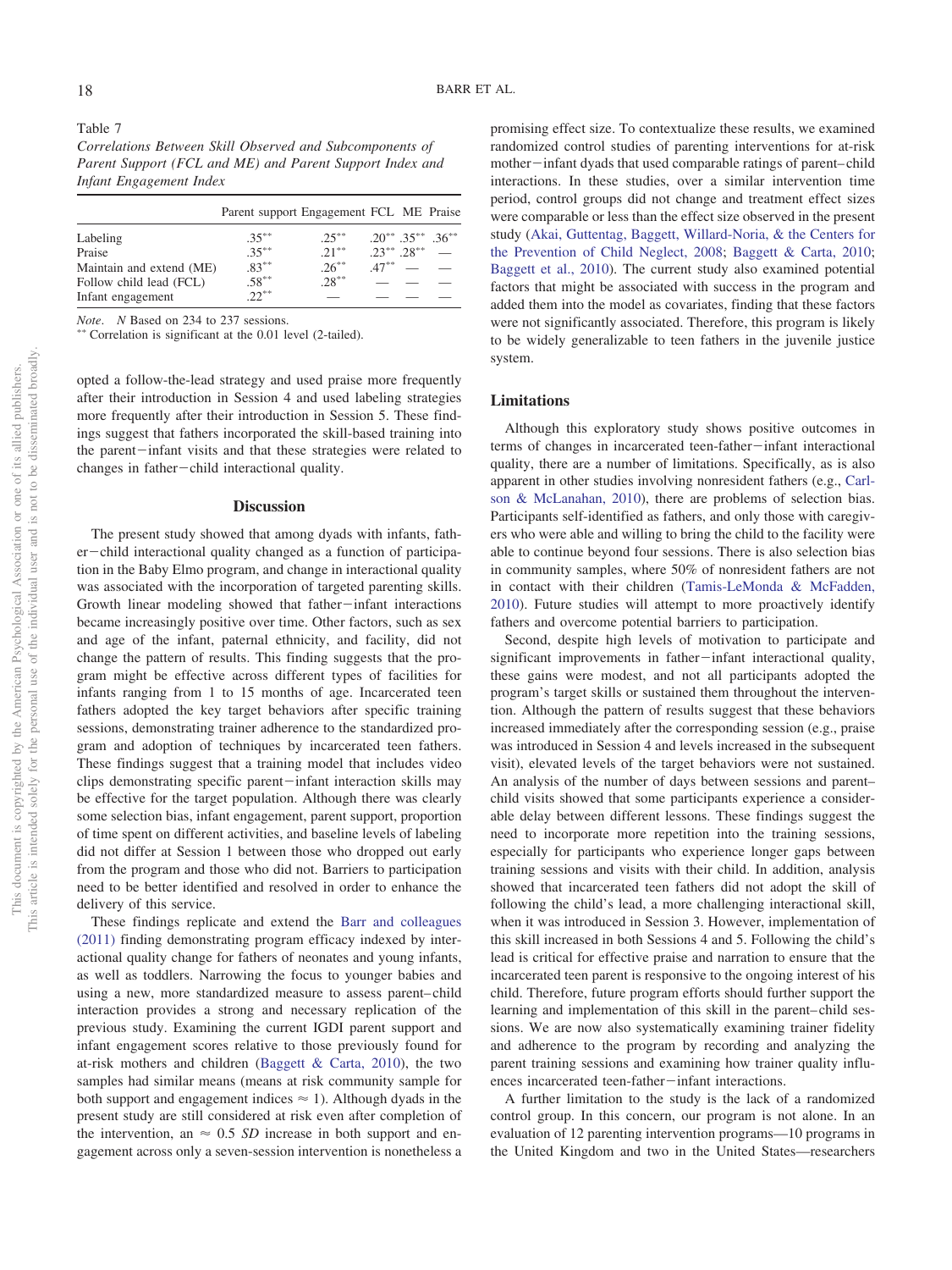found that none of these had a true experimental design with a control group [\(Buston et al., 2012\)](#page-10-21). The lack of a randomized control group makes it difficult to assert with confidence that observed positive effects can be attributed to the program, rather than to other contextual factors influencing the parenting capacity of the incarcerated teen fathers. Therefore, the next logical step is to conduct a randomized control trial comparing a traditional parent education program to the Baby Elmo program.

Furthermore, the present study reports only immediate outcomes, and future studies need to longitudinally track incarcerated teen fathers after release. Such a longitudinal study will allow researchers to examine whether incarcerated teen-father-child contact continues, if positive interactional quality is maintained, and if patterns of recidivism decline for participants. The effectiveness of adding modules to address coparenting after release should also be assessed [\(Pruett, Cowan, Cowan, & Pruett, 2009\)](#page-11-27).

## **Implications for Psychological Services**

This study contributes to the broader literature on nonresident fathers in a number of ways. The findings suggest that despite high levels of risk inherent in these dyads due to both the age of the fathers and the paternal incarceration, fathers were motivated to participate in the program. The incarcerated teen fathers incorporated program target skills known to promote child social competence and positive cognitive outcomes into their parent– child visits. Incarcerated teen fathers increased their level of sensitivity and responsiveness across time, as has been demonstrated in other interventions (e.g., [van den Boom, 1994\)](#page-11-25). The lack of intrusiveness and negativity by the incarcerated teen fathers, a very high-risk population, is also important to underscore. It is possible that this finding may be attributed to the Baby Elmo curriculum's focus on the concept of following the child's lead throughout the intervention. The focus on the child's needs is stressed from the outset of the program, potentially resulting in lower-than-expected levels of intrusiveness. An alternative explanation is that given low levels of prior contact, these fathers have not had the opportunity to establish negative interaction patterns, and intervention may result in an increase in positive outcomes unaccompanied by a need to reduce already established negative outcomes. Overall, these findings suggest that the timing of the intervention might be particularly important, capitalizing on early, high levels of paternal motivation and initial low levels of negative interactions. Additional empirical investigation is needed, however, to replicate this finding and to clarify this pattern of results.

The Baby Elmo program is a brief, cost-effective, and sustainable intervention. Short-term gains were shown for fathers and their young infants, replicating and extending previous positive preliminary findings with toddlers and preschoolers [\(Barr et al.,](#page-9-4) [2011\)](#page-9-4). Taken together, the present study and that of [Barr and](#page-9-4) [colleagues \(2011\)](#page-9-4) show that the program could be implemented across multiple facilities with positive gains for both fathers and their children ranging in age from 1 to 36 months. The generalizability of the Baby Elmo program could be tested by expanding it to broader contexts. For example, this parenting program is designed for nonresident parents and could be extended to biological parents who have children placed in the welfare system but who want to continue visitation with the aim of eventual reunification.

In conclusion, the present study shows promising preliminary results for incarcerated teen fathers who participated in the Baby Elmo program. Despite the fact that up to 30% of incarcerated juvenile males are fathers [\(Nurse, 2002\)](#page-10-17), little research currently exists on how to improve the outcomes of incarcerated teenfather-child dyads, and there are very few published evaluations of parent training programs for incarcerated fathers in general, especially incarcerated teen fathers. The Baby Elmo program teaches important relationship-building parenting skills and provides participants with the opportunity to practice those skills during visits with their children. Overall, this intervention structure has been shown to foster an increase in the quality of incarcerated teen-father-child interactions as a function of the implementation of target parenting skills over time.

#### **References**

- <span id="page-9-2"></span>Abram, K. M., Teplin, L. A., McClelland, G. M., & Dulcan, M. K. (2003). Comorbid psychiatric disorders in youth in juvenile detention. *Archives of General Psychiatry, 60,* 1097–1108. [doi:10.1001/archpsyc.60.11](http://dx.doi.org/10.1001/archpsyc.60.11.1097) [.1097](http://dx.doi.org/10.1001/archpsyc.60.11.1097)
- <span id="page-9-1"></span>Adams, D., & Fischer, J. (1976). The effects of prison residents' community contacts on recidivism rates. *Corrective & Social Psychiatry & Journal of Behavior Technology, Methods & Therapy, 22,* 21–27.
- <span id="page-9-5"></span>Ainsworth, M. D. S., Bell, S. M., & Stayton, D. J. (1974). Infant-mother attachment and social development: "Socialization" as a product of reciprocal responsiveness signals. In M. P. M. Richards (Ed.), *The integration of a child into a social world* (pp. 99 –135). London, UK: Cambridge University Press.
- <span id="page-9-10"></span>Akai, C. E., Guttentag, C. L., Baggett, K. M., Willard-Noria, C., & the Centers for the Prevention of Child Neglect. (2008). Enhancing parenting practices of at-risk mothers. *The Journal of Primary Prevention, 29,* 223–242. [doi:10.1007/s10935-008-0134-z](http://dx.doi.org/10.1007/s10935-008-0134-z)
- <span id="page-9-0"></span>Amato, P. R., & Rezac, S. J. (1994). Contact with nonresidential parents, inter-parental conflict, and children's behavior. *Journal of Family Issues, 15,* 191–207. [doi:10.1177/0192513X94015002003](http://dx.doi.org/10.1177/0192513X94015002003)
- <span id="page-9-7"></span>Appleyard, K., Egeland, B., van Dulmen, M. H. M., & Sroufe, L. A. (2005). When more is not better: The role of cumulative risk in child behavior outcomes. *Journal of Child Psychology and Psychiatry, 46,* 235–245. [doi:10.1111/j.1469-7610.2004.00351.x](http://dx.doi.org/10.1111/j.1469-7610.2004.00351.x)
- <span id="page-9-3"></span>Arditti, J. A., Lambert-Shute, J., & Joest, K. (2003). Saturday morning at the jail: Implications of incarceration for families and children. *Family Relations, 52,* 195–204. [doi:10.1111/j.1741-3729.2003.00195.x](http://dx.doi.org/10.1111/j.1741-3729.2003.00195.x)
- <span id="page-9-6"></span>Baggett, K. M., & Carta, J. J. (2006). Using assessment to guide socialemotional intervention for very young children: An individual growth and development indicator (IGDI) of parent-child interaction. *Young Exceptional Children Monograph Series, 8,* 67–76.
- <span id="page-9-9"></span>Baggett, K. M., & Carta, J. J. (2010). The indicator of parent child interaction. In J. Carta, C. Greenwood, D. Walker, & J. Buzhardt, (Eds.), *Individual growth and developmental indicators: Tools for monitoring progress and measuring growth in very young children*. Baltimore, MD: Brookes.
- <span id="page-9-11"></span>Baggett, K. M., Davis, B., Feil, E. G., Sheeber, L. B., Landry, S. H., Carta, J. J., & Leve, C. (2010). Technologies for expanding the reach of evidence-based interventions: Preliminary results for promoting socialemotional development in early childhood. *Topics in Early Child Special Education, 29,* 226 –238. [doi:10.1177/0271121409354782](http://dx.doi.org/10.1177/0271121409354782)
- <span id="page-9-4"></span>Barr, R., Brito, N., Zocca, J., Reina, S., Rodriguez, J., & Shauffer, C. (2011). The Baby Elmo Program: Improving teen father– child interactions within juvenile justice facilities. *Children and Youth Services Review, 33,* 1555–1562. [doi:10.1016/j.childyouth.2011.03.020](http://dx.doi.org/10.1016/j.childyouth.2011.03.020)
- <span id="page-9-8"></span>Belsky, J., Gilstrap, B., & Rovine, M. (1984). The Pennsylvania Infant and Family Development Project, I: Stability and change in mother-infant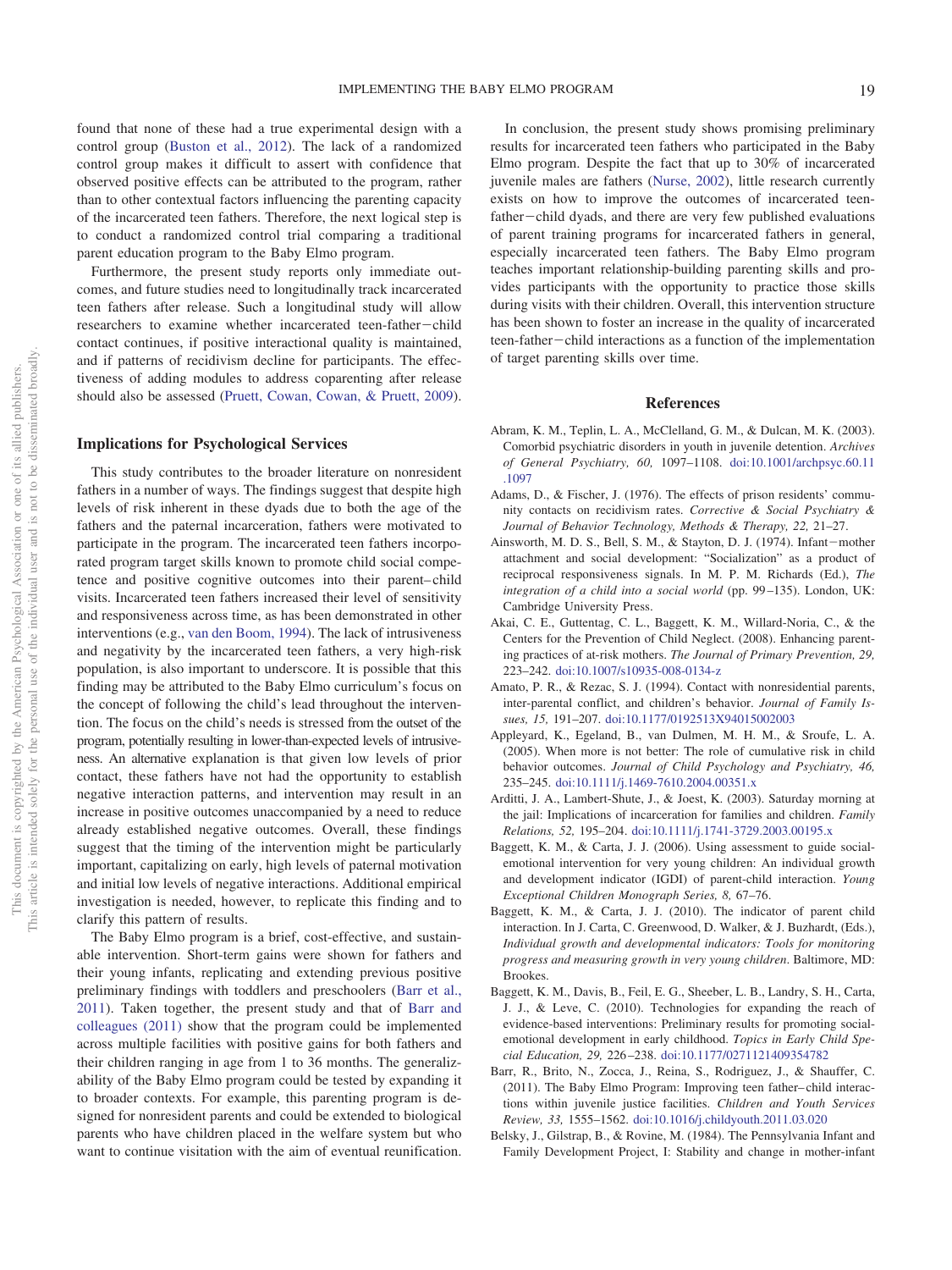<span id="page-10-17"></span>and father-infant interaction in a family setting at one, three, and nine months. *Child Development, 55,* 692–705. [doi:10.2307/1130122](http://dx.doi.org/10.2307/1130122)

- <span id="page-10-26"></span>Bernstein, V. J., Hans, S. L., & Percansky, C. (1991). Advocating for the young child in need through strengthening the parent-child relationship. *Journal of Clinical Child Psychology, 20, 28-41.* [doi:10.1207/](http://dx.doi.org/10.1207/s15374424jccp2001_5) [s15374424jccp2001\\_5](http://dx.doi.org/10.1207/s15374424jccp2001_5)
- <span id="page-10-18"></span>Beyer, M., Blumenthal-Guigui, R., & Krupat, T. (2010). Strengthening parent-child relationships: Visit coaching with children and their incarcerated parents. In Y. R. Harris, J. A. Graham, & G. J. O. Carepenter (Eds.), *Children of incarcerated parents: Theoretical, developmental, and clinical issues* (pp. 187–214). New York, NY: Springer.
- <span id="page-10-27"></span>Bornstein, M. H., Tamis-LeMonda, C. S., Hahn, C., & Haynes, O. M. (2008). Maternal responsiveness to young children at three ages: Longitudinal analysis of a multidimensional, modular, and specific parenting construct. *Developmental Psychology, 44,* 867– 874. [doi:10.1037/0012-](http://dx.doi.org/10.1037/0012-1649.44.3.867) [1649.44.3.867](http://dx.doi.org/10.1037/0012-1649.44.3.867)
- <span id="page-10-8"></span>Braman, D., & Wood, J. (2003). From one generation to the next: How criminal sanctions are reshaping family life in urban America. In J. Travis & M. Waul (Eds.), *Prisoners once removed: The impact of incarceration and reentry on children, families, and communities* (pp. 157–188). Washington, DC: Urban Institute Press.
- <span id="page-10-22"></span>Brito, N., Barr, S., Rodriguez, J., & Shauffer, C. (2012). Increasing the quality of father-child interactions within the juvenile justice system. Special issue: Parenting from a distance. *Zero to Three Journal, 32,*  $26 - 32.$
- <span id="page-10-2"></span>Brown, G. L., McBride, B. A., Shin, N., & Bost, K. K. (2007). Parenting predictors of father-child attachment. *Fathering: A Journal of Theory, Research, and Practice about Men as Fathers, 5,* 197–219.
- <span id="page-10-23"></span>Brown, M., Yando, R., & Rainforth, M. (2000). Effects of an at-home course on maternal learning, infant care, and infant health. *Early Child Development and Care, 160,* 47– 65. [doi:10.1080/0030443001600105](http://dx.doi.org/10.1080/0030443001600105)
- <span id="page-10-21"></span>Buston, K., Parkes, A., Thomson, H., Wight, D., & Fenton, C. (2012). Parenting interventions for male young offenders: A review of the evidence on what works. *Journal of Adolescence, 35,* 731–742. [doi:](http://dx.doi.org/10.1016/j.adolescence.2011.10.007) [10.1016/j.adolescence.2011.10.007](http://dx.doi.org/10.1016/j.adolescence.2011.10.007)
- <span id="page-10-0"></span>Cabrera, N. J., Tamis-LeMonda, C. S., Bradley, R. H., Hofferth, S., & Lamb, M. E. (2000). Fatherhood in the twenty-first century. *Child Development, 71,* 127–136. [doi:10.1111/1467-8624.00126](http://dx.doi.org/10.1111/1467-8624.00126)
- <span id="page-10-1"></span>Carlson, M. J., & McLanahan, S. S. (2010). Fathers in fragile families. In M. E. Lamb (Ed.), *The role of the father in child development* (5th ed., pp. 241–269). Hoboken, NJ: Wiley.
- <span id="page-10-31"></span>Carta, J., Greenwood, C., Walker, D., & Buzhardt, J. (2010). *Using IGDIs: Monitoring progress and improving intervention for infants and young children*. Baltimore, MD: Paul H. Brookes Publishing Company.
- <span id="page-10-16"></span>CASA. (2004). *Criminal neglect: Substance use, juvenile justice and the children left behind*. New York, NY: The National Center on Addiction and Substance Use at Columbia University.
- <span id="page-10-10"></span>Cassidy, J., Ziv, Y., Stupica, B., Sherman, L., Butler, H., Karfgin, A.,... Powell, B. (2010). Enhancing attachment security in the infants of women in a jail-diversion program. *Attachment & Human Development, 12,* 333–353. [doi:10.1080/14616730903416955](http://dx.doi.org/10.1080/14616730903416955)
- <span id="page-10-34"></span>Chang, L. (2003). Harsh parenting in relation to child emotion regulation and aggression. *Journal of Family Psychology, 17, 598–606*. [doi:](http://dx.doi.org/10.1037/0893-3200.17.4.598) [10.1037/0893-3200.17.4.598](http://dx.doi.org/10.1037/0893-3200.17.4.598)
- <span id="page-10-11"></span>Chung, Y. (2011). Children's exposure to paternal imprisonment: Incidence, evolution, and correlates among young nonmarital children. *Children and Youth Services Review, 33,* 575–587. [doi:10.1016/j.childyouth](http://dx.doi.org/10.1016/j.childyouth.2010.10.008,) [.2010.10.008,](http://dx.doi.org/10.1016/j.childyouth.2010.10.008,)
- <span id="page-10-24"></span>Coren, E., Barlow, J., & Stewart-Brown, S. (2003). The effectiveness of individual and group-based parenting programs in improving outcomes for teenage mothers and their children: A systematic review. *Journal of Adolescence, 26,* 79 –103. [doi:10.1016/S0140-1971\(02\)00119-7](http://dx.doi.org/10.1016/S0140-1971%2802%2900119-7)
- <span id="page-10-12"></span>Dallaire, D. H., Ciccone, A., & Wilson, L. C. (2010). Teachers' experiences with and expectations of children with incarcerated parents. *Jour-*

*nal of Applied Developmental Psychology, 31,* 281–290. [doi:10.1016/j](http://dx.doi.org/10.1016/j.appdev.2010.04.001) [.appdev.2010.04.001](http://dx.doi.org/10.1016/j.appdev.2010.04.001)

- <span id="page-10-28"></span>Dodici, B. J., Draper, D. C., & Peterson, C. A. (2003). Early parent-child interactions and early literacy development. *Topics in Early Childhood Special Education, 23,* 124 –136. [doi:10.1177/02711214030230030301](http://dx.doi.org/10.1177/02711214030230030301)
- <span id="page-10-9"></span>Dyer, J. (2005). Prison, fathers, and identity: A theory of how incarceration affects men's paternal identity. *Fathering, 3,* 201–219. [doi:10.3149/fth](http://dx.doi.org/10.3149/fth.0303.201) [.0303.201](http://dx.doi.org/10.3149/fth.0303.201)
- <span id="page-10-4"></span>Edin, K., Nelson, T. J., & Paranal, R. (2004). Fatherhood and incarceration as potential turning points in the criminal careers of unskilled men. In P. Pattillo, D. Weiman, & B. Western (Eds.), *Imprisoning America: The social effects of mass incarceration* (pp. 247–267). New York, NY: Russell Sage Foundation.
- <span id="page-10-7"></span>Gadsden, V. L., & Rethemeyer, R. K. (2003). Linking father involvement and parental incarceration: Conceptual issues in research and practice. In V. L. Gadsden (Ed.), *Heading home: Offender reintegration in the home* (pp. 39 – 88). Lathan, MD: American Correctional Association.
- <span id="page-10-6"></span>Hairston, C. F. (2002). Fathers in prison: Responsible fatherhood and responsible public policies. *Marriage & Family Review, 32,* 111–135. [doi:10.1300/J002v32n03\\_07](http://dx.doi.org/10.1300/J002v32n03_07)
- <span id="page-10-30"></span>Hart, B., & Risley, T. R. (1995). *Meaningful differences in the everyday experience of young American children*. Baltimore, MD: Paul H. Brookes Publishing Company.
- <span id="page-10-19"></span>Hoffmann, H. C., Byrd, A. L., & Kightlinger, A. M. (2010). Prison programs and services for incarcerated parents and their underage children: Results from a national survey of correctional facilities. *The Prison Journal, 90,* 397– 416. [doi:10.1177/0032885510382087](http://dx.doi.org/10.1177/0032885510382087)
- <span id="page-10-25"></span>Huebner, C. E., & Meltzoff, A. N. (2005). Intervention to change parentchild reading style: A comparison of instructional methods. *Journal of Applied Developmental Psychology, 26,* 296 –313. [doi:10.1016/j.appdev](http://dx.doi.org/10.1016/j.appdev.2005.02.006) [.2005.02.006](http://dx.doi.org/10.1016/j.appdev.2005.02.006)
- <span id="page-10-5"></span>Klein, S. R., Bartholomew, G. S., & Hibbert, J. (2002). Inmate family functioning. *International Journal of Offender Therapy and Comparative Criminology, 46,* 95–111. [doi:10.1177/0306624X02461007](http://dx.doi.org/10.1177/0306624X02461007)
- <span id="page-10-3"></span>Lamb, M. E., & Tamis-LeMonda, C. S. (2004). The role of the father: An introduction. In M. E. Lamb (Ed.), *The role of the father in child development* (4th ed., pp. 1–31). Hoboken, NJ: Wiley.
- <span id="page-10-32"></span>Landry, S. H., Smith, K. E., Swank, P. R., Assel, M. A., & Vellet, S. (2001). Does early responsive parenting have a special importance for children's development or is consistency across early childhood necessary? *Developmental Psychology, 37,* 387– 403. [doi:10.1037/0012-1649](http://dx.doi.org/10.1037/0012-1649.37.3.387) [.37.3.387](http://dx.doi.org/10.1037/0012-1649.37.3.387)
- <span id="page-10-33"></span>Landry, S. H., Smith, K. E., Swank, P. R., & Guttentag, C. (2008). A responsive parenting intervention: The optimal timing across early childhood for impacting maternal behaviors and child outcomes. *Developmental Psychology, 44,* 1335–1353. [doi:10.1037/a0013030](http://dx.doi.org/10.1037/a0013030)
- <span id="page-10-29"></span>Lonigan, C. J., & Whitehurst, G. (1998). Relative efficacy of a parent and teacher involvement in a shared-reading intervention for preschool children from low-income backgrounds. *Early Childhood Research Quarterly, 13,* 263–290. [doi:10.1016/S0885-2006\(99\)80038-6](http://dx.doi.org/10.1016/S0885-2006%2899%2980038-6)
- <span id="page-10-20"></span>Loper, A. B., Carlson, L. W., Levitt, L., & Scheffel, K. (2009). Parenting stress, alliance, child contact, and adjustment of imprisoned mothers and fathers. *Journal of Offender Rehabilitation, 48,* 483–503. [doi:10.1080/](http://dx.doi.org/10.1080/10509670903081300) [10509670903081300](http://dx.doi.org/10.1080/10509670903081300)
- <span id="page-10-13"></span>Murray, J. (2005). Effects of imprisonment on families and children of prisoners. In A. Liebling & S. Maruna (Eds.), *The effects of imprisonment* (pp. 442– 492), Cullompton, UK: Willan.
- <span id="page-10-14"></span>Murray, J., & Farrington, D. P. (2005). Parental imprisonment: Effects on boys' antisocial behavior and delinquency through the life-course. *Journal of Child Psychology and Psychiatry, 46,* 1269 –1278. [doi:10.1111/j](http://dx.doi.org/10.1111/j.1469-7610.2005.01433.x) [.1469-7610.2005.01433.x](http://dx.doi.org/10.1111/j.1469-7610.2005.01433.x)
- <span id="page-10-15"></span>Myers, B. J., Smarsh, T. M., Amlund-Hagen, K., & Kennon, S. (1999). Children of incarcerated mothers. *Journal of Child and Family Studies, 8,* 11–25. [doi:10.1023/A:1022990410036](http://dx.doi.org/10.1023/A:1022990410036)